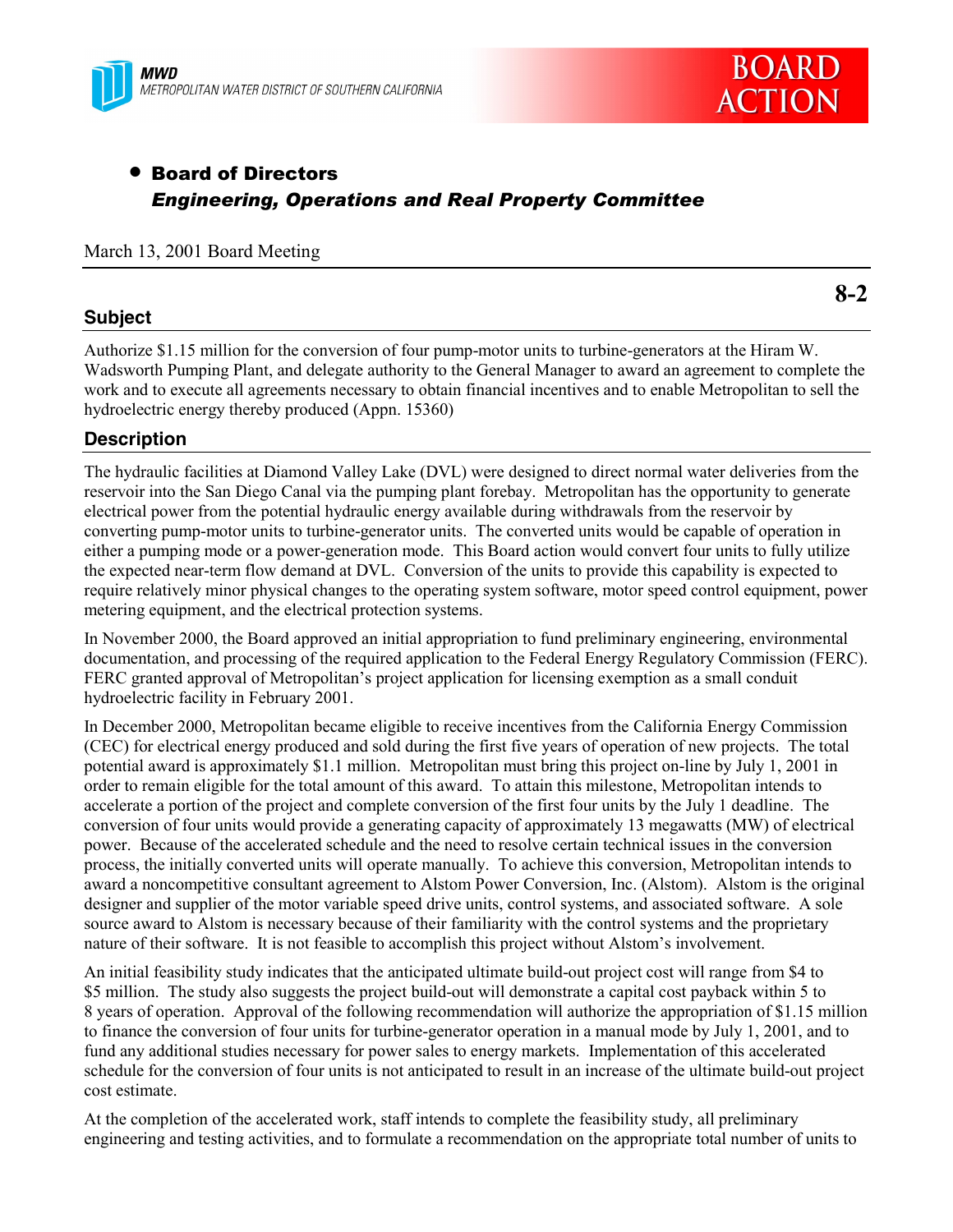convert. At that time, staff will request appropriation of funding to complete the conversion of the remaining pump-motor units and to automate the four units converted during this phase of the project.

If the Board approves this recommendation, the FY 2000/2001 Capital Investment Plan (CIP) expenditure plan will be adjusted to include funds for this project.

See **Attachment 1** for the Detailed Report, **Attachment 2** for the Financial Statement and **Attachment 3** for the Location Map.

### **Policy**

Metropolitan Water District Administrative Code Section 5108: Capital Project Appropriation

## **Board Options/Fiscal Impacts**

#### **Option #1**

Appropriate \$1.15 million to finance the conversion of four pump-motor units to turbine-generator units for operation in a manual mode. Authorize the General Manager to award an agreement to Alstom in an amount up to \$650,000 for this purpose.

**Fiscal Impact:** \$1.15 million of non-budgeted funds under existing Appropriation 15360. The FY 2000/2001 CIP expenditure plan will be adjusted to include funds for this project. Future reduction or offset of energy costs to Metropolitan and future potential incentive award from the CEC of approximately \$1.1 million.

#### **Option #2**

#### Defer action.

**Fiscal Impact:** No future expenditures; however, up to \$325,000 of actual costs for preliminary development of the project expended to date.

#### **Staff Recommendation**

Option # 1

Wolfe *Roy L. Wolfe*

2/23/2001 *Date*

*Manager, Corporate Resources*

*General Manager Date*

2/27/2001

**Attachment 1—Detailed Report Attachment 2—Financial Statement Attachment 3—Location Map**

BLA #757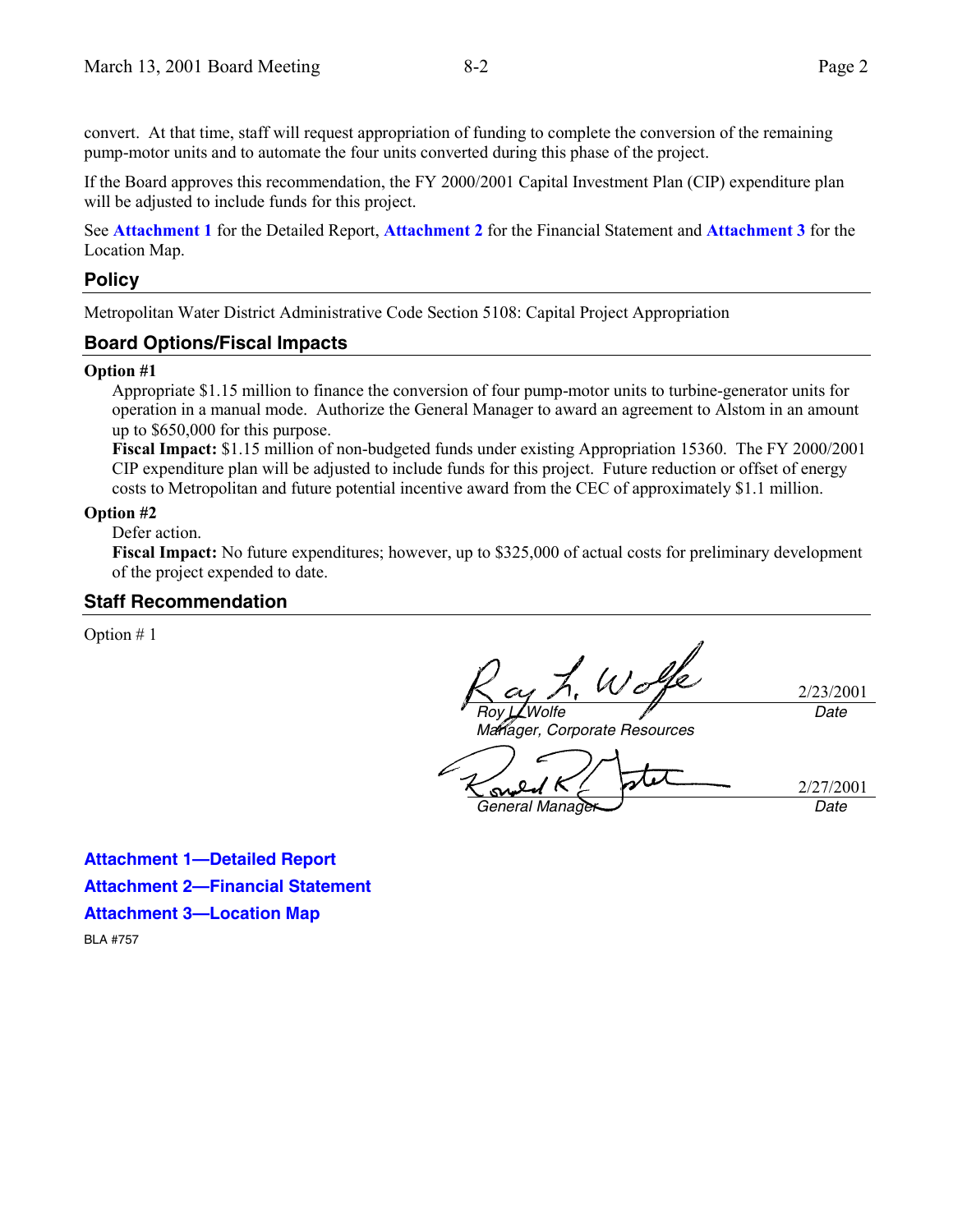## **Detailed Report**

*Purpose/Background.* The Hiram W. Wadsworth Pumping Plant at Diamond Valley Lake (DVL) was designed as a normally unattended, off-stream facility for pumping water from the forebay into DVL through the reservoir's Inlet/Outlet Tower. Also installed at this pumping plant are seven pressure control vertical sleeve valves. These valves control flow and dissipate energy when delivering water from DVL to the forebay for transfer into the San Diego Canal.

In its normal operating mode, water deliveries from DVL are directed through the pressure control valves. Metropolitan has the opportunity to generate electrical power by converting the hydraulic energy available during water deliveries. Electrical energy will be produced by directing the normal reservoir withdrawal through the pump-motor units operating in a reverse mode. In reverse mode, the pump-motor units act as turbine-generators and produce electrical energy. The ultimate build-out capacity of this facility, converting all 12 units, is approximately 40 megawatts (MW) of electrical power.

*Project Description*. Although not originally designed as reversible pump-turbine units, the conversion of the units to provide this capability is expected to require relatively minor physical changes to the existing equipment. A brief study was conducted in August 2000 to determine the feasibility of such a project. The principal modifications required involve reconfiguration of the motor speed control equipment, the power metering equipment, and the electrical protection systems. A significant portion of the work is anticipated in the required software changes in the operating program to allow remote, automatic, unattended operation in the turbine mode as is available in the pump mode.

Metropolitan may sell the electrical power generated in this manner in available energy markets or to third parties under new power contracts. Metropolitan currently maintains a number of similar power contracts for delivery of electrical power generated at 15 small conduit hydroelectric plants throughout the distribution system. The 15 plants, with the exception of the Etiwanda facility, were all retrofitted at the then-existing pressure control facilities. The addition of this 40 MW capacity facility at DVL will increase Metropolitan's aggregate generating capacity to 141 MW. Continuous operation of Metropolitan's hydroelectric plants at this total capacity would generate enough energy to meet the annual electrical needs of 141,000 southern California homes. Metropolitanís production of hydroelectric power helps offset purchased energy costs and contributes to the conservation of fossil fuels.

In early December 2000, Metropolitan became eligible to receive incentives from the California Energy Commission (CEC) for electrical energy produced and sold during the first five years of operation of new projects. For this small hydroelectric project, the estimated total potential award is approximately \$1.1 million. To remain eligible for 100 percent of this award, Metropolitan must satisfy several CEC requirements. First, the project must be on-line by July 1, 2001. Second, Metropolitan must sell the electricity generated in the power marketplace and provide monthly records to the CEC documenting generation and sales for each month. To ensure that Metropolitan retains its eligibility, staff intends to accelerate work on a portion of the project and complete the conversion of the first four pump-motor units to turbine-generation capability by the required online date. The conversion of four units would provide a generating capacity of approximately 13 MW of electrical power. Due to the accelerated schedule and the acknowledgement of certain unknowns in the conversion process, the four units will be operated manually. This Board action will provide funding to complete the conversion of the initial four units to turbine-generation capability in a manual mode by July 1, 2001. To achieve this conversion, Metropolitan intends to award a consultant agreement to Alstom Power Conversion, Inc. (Alstom), the original designer and supplier of the motor variable speed drive units, control systems, and associated software. The contract award to Alstom will be on a noncompetitive basis. This sole source is justified due to the unique nature of the equipment and software supplied by Alstom. Alstom's familiarity with the variable speed drive units, control systems and software, and the proprietary nature of their software, preclude the possibility of successfully accomplishing this project without their involvement.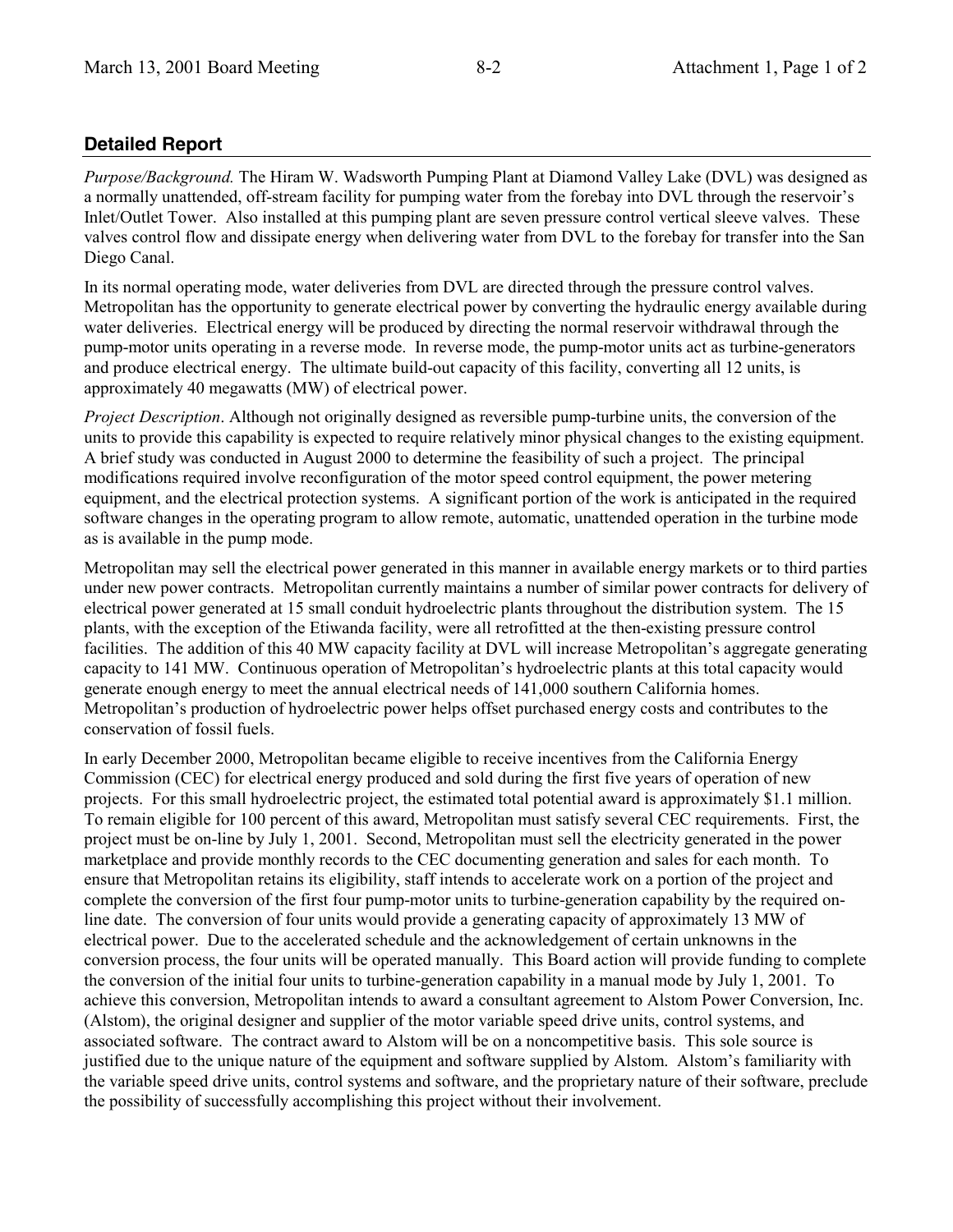The total cost estimate for this project will be refined in the preliminary engineering effort. However, it is anticipated that the ultimate capital project cost will range from \$4 to \$5 million. The initial feasibility review indicates the capital investment payback period for the initial build-out could range from 5 to 8 years of operation. This payback projection was developed by estimating the conversion cost of a varying number of units, and considering their operation over a range of flow projections and available head.

It is anticipated that acceleration of the project schedule to bring four units on-line by July 1, 2001 will not result in an increase to the estimated capital cost for the ultimate build-out project. Staff plans to request approval from the Board for the final phase of this project in July 2001. At that time, staff intends to complete the feasibility study, all preliminary engineering and equipment testing activities, formulate a recommendation on the appropriate number of units to convert, request appropriation of funding to convert the remaining units, and automate the four units converted in this phase of the project.

*Licenses/Permits.* Conversion of the existing system to hydroelectric power generation requires review and approval from the Federal Energy Regulatory Commission (FERC) and prior consultation with federal and state resource agencies. Metropolitan filed the application for approval to FERC in December 2000. On February 21, 2001, Metropolitan received notification that FERC granted approval of licensing exemption for the project as a small conduit hydroelectric facility.

*Recommendation.* Metropolitanís eligibility for incentive award from the CEC warrants an accelerated approach to comply with the CEC-mandated on-line date of July 1, 2001. Approval of this recommendation will authorize the appropriation of \$1.15 million to finance the conversion of four units to turbine-generation capability in a manual mode by July 1, 2001, and to fund any additional studies necessary for power sales to energy markets. Additionally, it is recommended that the General Manager be delegated the authority to award an agreement in an amount up to \$650,000 for turbine-generator conversion, and to execute all agreements necessary to obtain financial incentives and to enable Metropolitan to sell the hydroelectric energy thereby produced.

## **CEQA Compliance/Environmental Documentation**

In October 1991, Metropolitanís Board of Directors certified the Final Environmental Impact Report (FEIR) for the Diamond Valley Lake Project. The FEIR identified hydroelectric power generation as a project component. No further CEQA documentation is required for the Board to approve the requested action.

## **Actions and Milestones**

- $\Box$  July 2001 Complete the conversion of four units and achieve on-line capability in a manual control mode, and request Board authority to complete the remaining conversion work.
- $\Box$  Mid 2002 Achieve on-line capability in automatic mode for all converted units.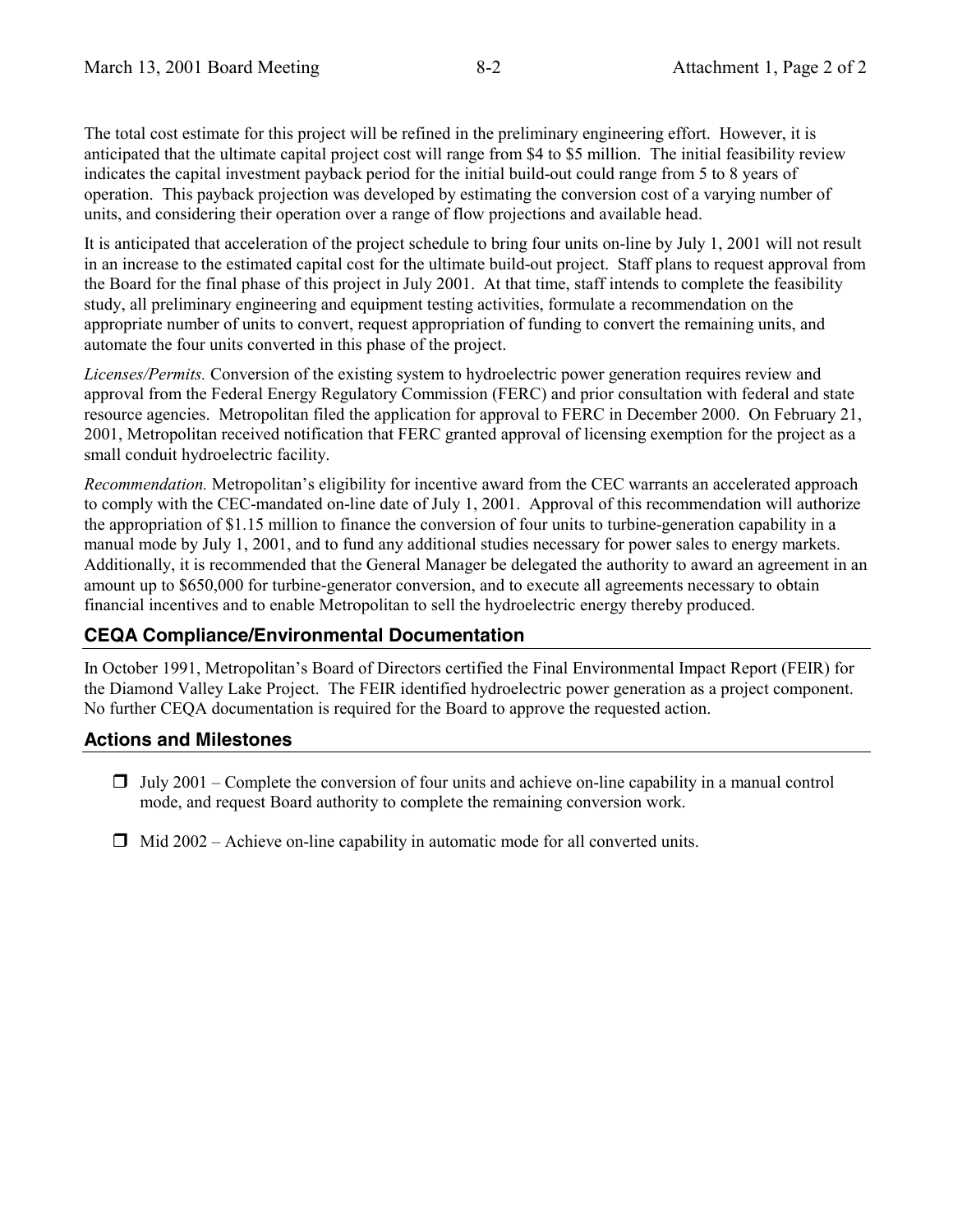## **FINANCIAL STATEMENT**

Board Action No. 2 for Appropriation No. 15360 to finance the conversion of four pump-motor units to turbine-generator units for operation in a manual mode, and delegate to the General Manager the authority to award an agreement in an amount up to \$650,000 for this purpose for the Hiram W. Wadsworth Pumping Plant Hydroelectric Pump-Motor Unit Conversion.

|                                               | <b>BOARD ACTION</b><br><b>NO.1</b><br>(Nov. 2000) | <b>BOARD ACTION</b><br>NO.2<br>(Mar. 2001) |
|-----------------------------------------------|---------------------------------------------------|--------------------------------------------|
| Labor:                                        |                                                   |                                            |
| Engineering and Water System Operations Staff | \$265,000                                         | \$500,000                                  |
| <b>Subtotal Labor</b>                         | \$265,000                                         | \$500,000                                  |
| <b>Incidental Expenses</b>                    | 10,000                                            | 20,000                                     |
| Contracts                                     | 50,000                                            | 775,000                                    |
| <b>Remaining Budget</b>                       |                                                   | 180,000                                    |
| <b>Total</b>                                  | \$325,000                                         | \$1,475,000                                |

## **FUNDING REQUEST**

| <b>Program Name:</b>              | Diamond Valley Lake Hiram W. Wadsworth Pumping Plant Hydroelectric Pump-Motor<br>Unit Conversion |             |                                  |         |
|-----------------------------------|--------------------------------------------------------------------------------------------------|-------------|----------------------------------|---------|
| <b>Source of Funds:</b>           | Construction Funds (possibly General Obligation, Revenue Bonds, Pay-As-You-Go)                   |             |                                  |         |
| <b>Appropriation No.:</b>         |                                                                                                  | 15360       | <b>Board Action No.:</b>         | 2       |
| <b>Requested Amount:</b>          |                                                                                                  | \$1,150,000 | <b>Capital Program No.:</b>      | N/A     |
| <b>Total Appropriated Amount:</b> |                                                                                                  | \$1,475,000 | <b>Capital Program Page No.:</b> | N/A     |
| <b>Total Program Estimate:</b>    |                                                                                                  | N/A<br>S    | <b>Program Goal:</b>             | O-Other |